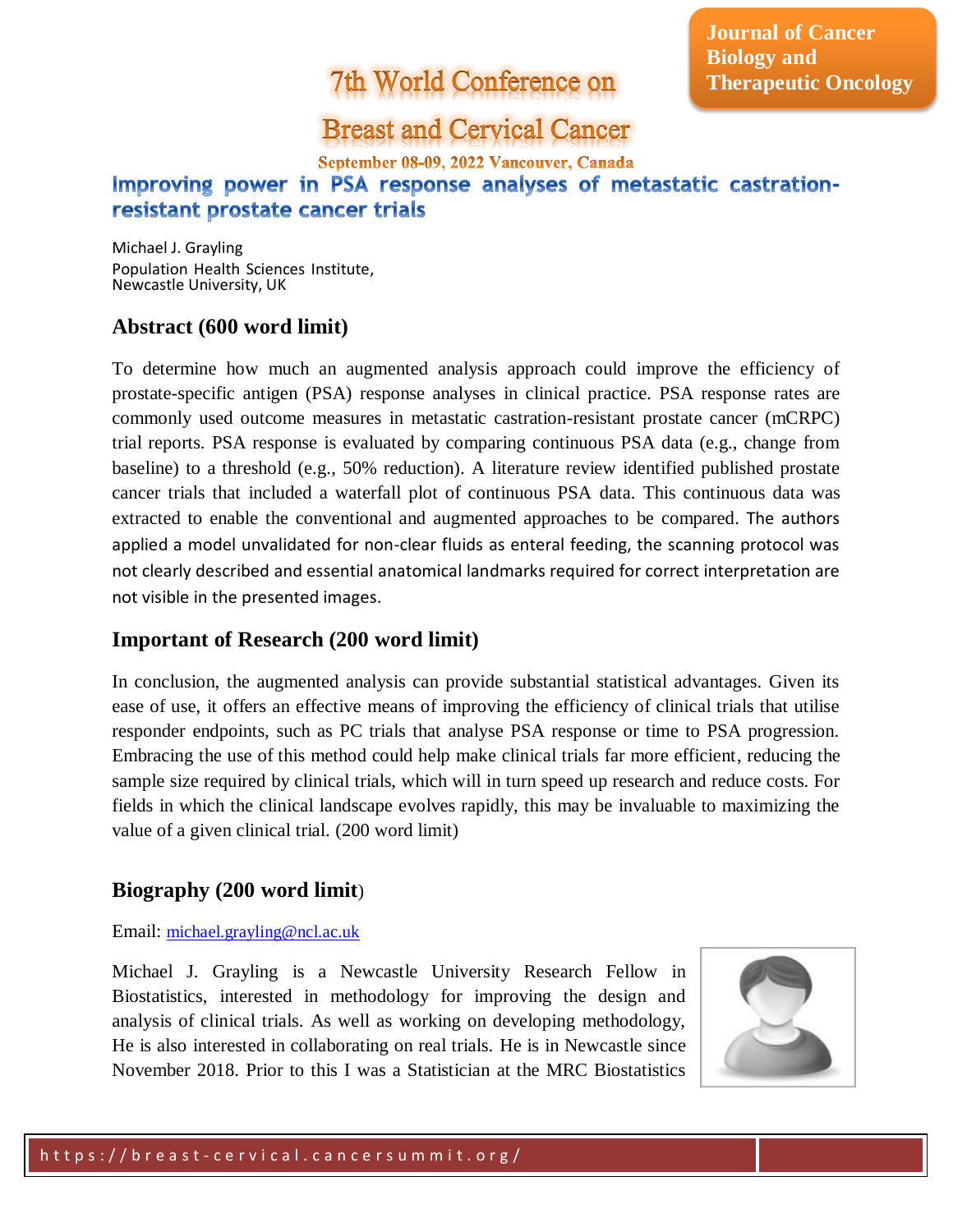## 7th World Conference on

# **Breast and Cervical Cancer**

September 08-09, 2022 Vancouver, Canada Unit, University of Cambridge. (200 word limit)

### **Information of Institute and Laboratory (200 word limit**

Our aim is to be the best Medical Sciences Faculty in the UK based on our: research, education, impact, global reach. We work with the other two faculties to promote a 'one University' ethos. This embodies Newcastle University's

**IN THE REGEN** 

values and guiding principles. We are home to over 1600 academics, technical and professional staff. They drive forward advances in world-leading research and education.

#### **References:**

1. [Tschandl P, Rosendahl C, Kittler H, et al.](file:///C:/Users/omics/Desktop/longdom.org/cancer-research-immuno-oncology/archive.html)  [Dermatoscopy of flat pigmented facial](file:///C:/Users/omics/Desktop/longdom.org/cancer-research-immuno-oncology/archive.html)  lesions. *[J Eur Acad Dermatol](file:///C:/Users/omics/Desktop/longdom.org/cancer-research-immuno-oncology/archive.html)  Venereol.* [2015;29:120–127.](file:///C:/Users/omics/Desktop/longdom.org/cancer-research-immuno-oncology/archive.html)  doi: [10.1111/jdv.12483.](file:///C:/Users/omics/Desktop/longdom.org/cancer-research-immuno-oncology/archive.html)

2. Pellacani G, Longo C, Malvehy J, et al. In vivo confocal microscopic and histopathologic correlations of dermoscopic features in 202 melanocytic lesions. *Arch Dermatol.* 2008;144:1597–1608. doi: 10.1001/archderm.144.12.1597.

3. Scope A, Benvenuto-Andrade C, Agero AL, et al. Correlation of dermoscopic structures of melanocytic lesions to reflectance confocal microscopy. *Arch Dermatol.* 2007;143:176–185. doi: 10.1001/archderm.143.2.176.

4. Braga JC, Macedo MP, Pinto C, et al. Learning reflectance confocal microscopy of melanocytic skin lesions through histopathologic transversal sections. *PLoS One.* 2013;8:e81205.

doi: 10.1371/journal.pone.0081205.

5. Stevenson D, Mickan S, Mallet S, et al. Systematic review of diagnostic accuracy of reflectance confocal microscopy for melanoma diagnosis in patients with clinically equivocal skin lesions. *Dermatol Pract Concept.* 2013;3(04):19–27. doi: 10.5826/dpc.0304a05.

6. Langley RGB, Walsh N, Sutherland AE, et al. The diagnostic accuracy of in vivo confocal scanning laser microscopy compared to dermoscopy of benign and malignant melanocytic lesions: a prospective study. *Dermatology.* 2007;215:365–72. doi: 10.1159/000109087.

7. Borsari S, Pampena R, Benati E, et al. In vivo dermoscopic and confocal microscopy multistep algorithm to detect in situ melanomas. *Br J Dermatol.* 2018;179:163– 72. doi: 10.1111/bjd.16364.

8. Guitera P, pellacani [G, Longo C, et al. In](file:///C:/Users/omics/Desktop/longdom.org/cancer-research-immuno-oncology/archive.html)  [vivo reflectance confocal microscopy](file:///C:/Users/omics/Desktop/longdom.org/cancer-research-immuno-oncology/archive.html)  [enhances secondary evaluation of](file:///C:/Users/omics/Desktop/longdom.org/cancer-research-immuno-oncology/archive.html)  [melanocytic lesions.](file:///C:/Users/omics/Desktop/longdom.org/cancer-research-immuno-oncology/archive.html) *J Invest Dermatol.* [2009;120:131–8.](file:///C:/Users/omics/Desktop/longdom.org/cancer-research-immuno-oncology/archive.html)  doi: [10.1038/jid.2008.193.](file:///C:/Users/omics/Desktop/longdom.org/cancer-research-immuno-oncology/archive.html)

### **Journal of Cancer Biology and Therapeutic Oncology**